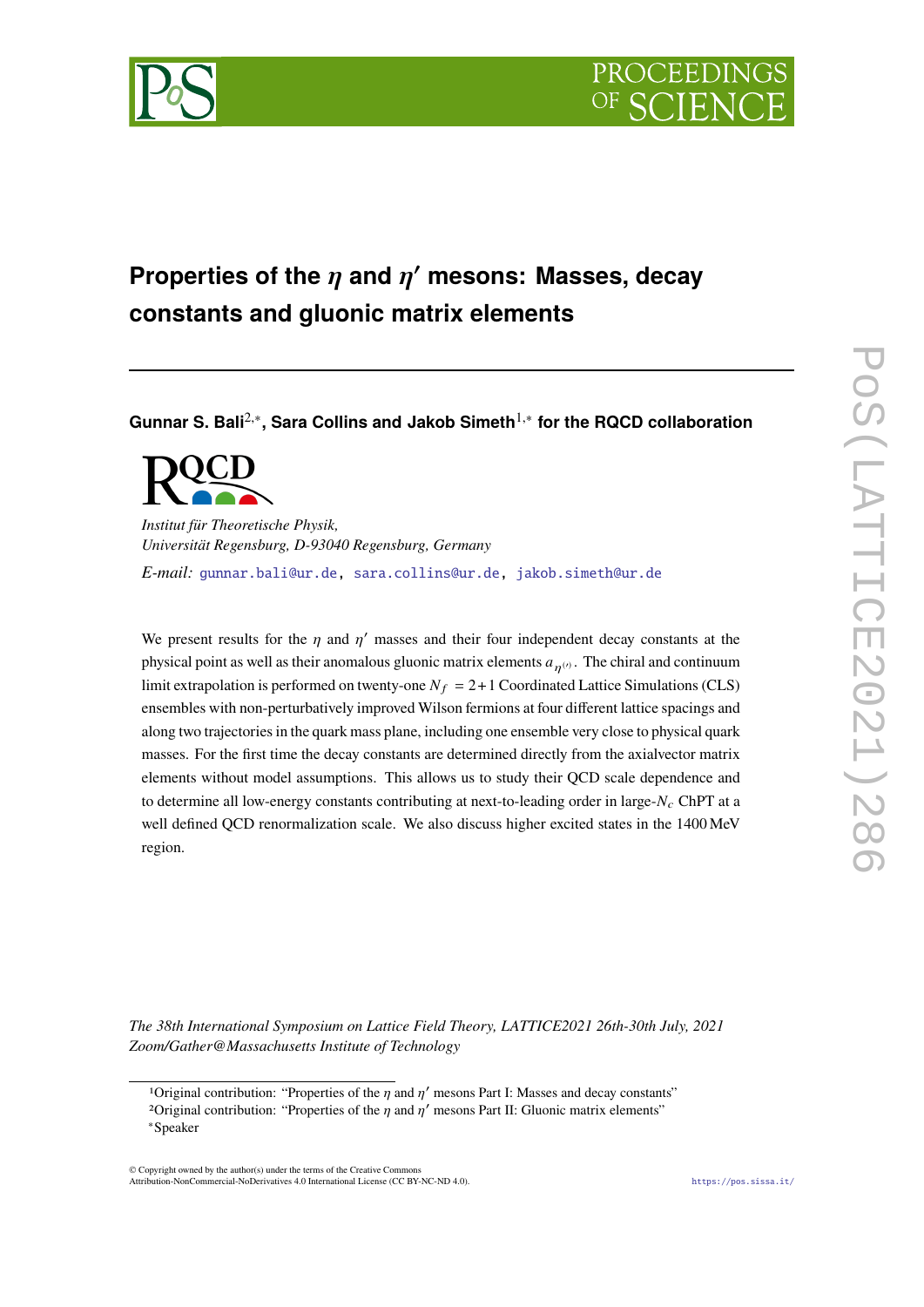# **1. Introduction**

Within the SU(3) nonet of pseudoscalar mesons, the  $\eta$  and  $\eta'$  particles play a special role. Resorting to a state mixing picture, based on an effective Lagrangian, these can be viewed as mixtures between octet and singlet components. While the former as a pseudo-Goldstone boson of SU(3) flavour symmetry breaking is expected to be light, the singlet component becomes heavy due to the anomalous breaking of the axial U(1) symmetry. In the chiral effective field theory (chiral perturbation theory, ChPT), this fact can be taken into account by simultaneously expanding around small quark masses and the large- $N_c$  limit where the anomaly vanishes [\[1–](#page-13-0)[4\]](#page-13-1). This approach, in combination with experimental input, often at an unknown, low scale, enables the prediction of many properties like the decay constants, see, e.g. [\[5,](#page-13-2) [6](#page-13-3)]. However, using such input necessitates one to neglect the QCD-scale dependence of some of the low-energy constants (LECs). This can be motivated in part by the Okubo-Zweig-Iizuka (OZI) suppression of scale-dependent contributions [\[5\]](#page-13-2). The extent of validity of this approximation and of the large- $N_c$  ChPT expansion itself, however, has not been established from first principles.

Flavour diagonal mesons are difficult to study on the lattice for a variety of reasons: Firstly, disconnected quark line diagrams contribute substantially to the correlation functions which, as a result, are noisy and therefore computationally demanding. Secondly, the  $\eta$  and  $\eta'$  mesons are no flavour eigenstates and require a set of multiple interpolators to create them efficiently. In the literature this is often referred to as the "mixing" of flavour octet and singlet "states" (although there is no mixing in QCD of mass eigenstates). A careful analysis and sophisticated methods are required to isolate the respective ground state contributions in the presence of higher excited states from the resulting matrix of correlation functions. Only a precise knowledge of the resulting linear combinations of interpolators enables us to compute matrix elements, where these states are destroyed by axial and pseudoscalar local quark bilinears or by local gluonic operators and to determine the decay constants and anomaly matrix elements.

Although there have been previous lattice determinations of the masses [\[7–](#page-13-4)[23\]](#page-14-0) and pseudoscalar matrix elements [[19,](#page-13-5) [24](#page-14-1)–[26\]](#page-14-2) that can be related to the decay constants within certain model assumptions, a thorough physical point determination of the decay constants and anomalous matrix elements has only recently been published by the present authors [[27](#page-14-3)]. Here we summarize these results that have been obtained, carefully extrapolating to the continuum limit and employing next-to-leading-order (NLO) large- $N_c$  ChPT in the continuum. In addition we discuss the role of higher lying states whose structure in terms of singlet and octet contributions is not well known phenomenologically.

# **2. Lattice Setup**

We employ twenty-one CLS gauge ensembles generated with  $N_f = 2 + 1$  non-perturbatively  $O(a)$  improved Wilson fermions. For details, see [[28\]](#page-14-4). Two mass trajectories were realized that both lead to the physical point. Along one trajectory the average quark mass is held fixed [\[28](#page-14-4)], along the other trajectory the strange quark mass is kept approximately constant [[29\]](#page-14-5). All ensembles have large volumes with  $L_s > 2.2$  fm and  $L_s M_\pi > 4$  on most of them. To have full control over the continuum limit extrapolation, we incorporate four lattice spacings,  $0.050$  fm  $\le a \le 0.086$  fm.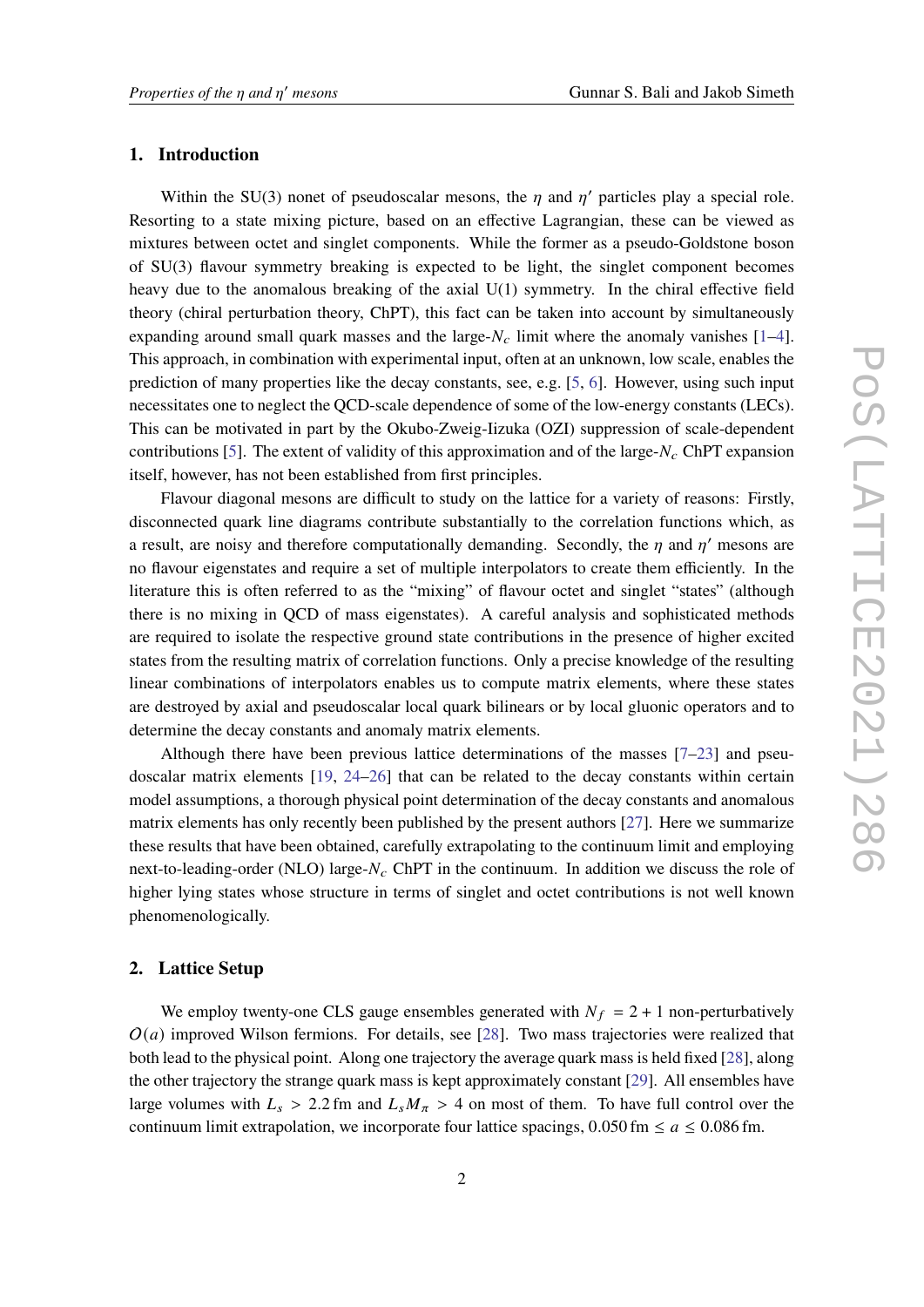

<span id="page-2-2"></span>

**Figure 1:** The positions of the analysed CLS ensembles in the quark mass plane. Both trajectories intersect close to the physical point (black circle) and one ensemble (D150) is very close to that point. Shading represent cuts on the average pseudoscalar meson mass  $12t_0\overline{M}^2 = 4t_0(2M_K^2 + M_\pi^2)$  that we impose during our chiral extrapolation procedure. Symbols encode the four lattice spacings.

On every configuration, we compute a matrix of correlation functions,

$$
C_{ij}(\vec{p},t) = \frac{1}{N_{t_{\text{in}}}} \sum_{t_{\text{in}}} \left\langle \Omega \left| \mathcal{B}_i(\vec{p}, t + t_{\text{in}}) \mathcal{B}_j^{\dagger}(-\vec{p}, t_{\text{in}}) \right| \Omega \right\rangle, \tag{1}
$$

where  $|\Omega\rangle$  is the vacuum and  $N_{t_{\text{in}}}$  denotes the number of source time slices that we average over. We mostly use open boundary conditions and in these cases we sum only over the bulk of the lattice where boundary effects are negligible.

The interpolators  $B_i$  are octet and singlet combinations of spatially smeared pseudoscalar quark-antiquark interpolating operators,

<span id="page-2-0"></span>
$$
\mathcal{P}^8 = \frac{1}{\sqrt{6}} \left( \mathcal{P}^u + \mathcal{P}^d - 2\mathcal{P}^s \right) = \frac{1}{\sqrt{3}} \mathcal{P}^\ell - \sqrt{\frac{2}{3}} \mathcal{P}^s, \tag{2}
$$

<span id="page-2-1"></span>
$$
\mathcal{P}^0 = \frac{1}{\sqrt{3}} \left( \mathcal{P}^u + \mathcal{P}^d + \mathcal{P}^s \right) = \sqrt{\frac{2}{3}} \mathcal{P}^\ell + \frac{1}{\sqrt{3}} \mathcal{P}^s \tag{3}
$$

with  $\mathcal{P}^q = \overline{q}\gamma_5 q, q \in \{u, d, s\}$  and  $\mathcal{P}^{\ell} = \frac{1}{\sqrt{2}}$  $(\overline{u}\gamma_5 u + \overline{d}\gamma_5 d)$ . To extract matrix elements, we also use corresponding (partially  $O(a)$ -improved) local axialvector  $A^a_\mu = \bar{\psi}t^a \gamma_\mu \gamma_5 \psi + ac_A \partial_\mu P^a$  $(\bar{\psi} = (\bar{u}, \bar{d}, \bar{s}))$ , and pseudoscalar currents  $P^a = \bar{\psi}t^a\gamma_5\psi$  at the sink. Note that this normalization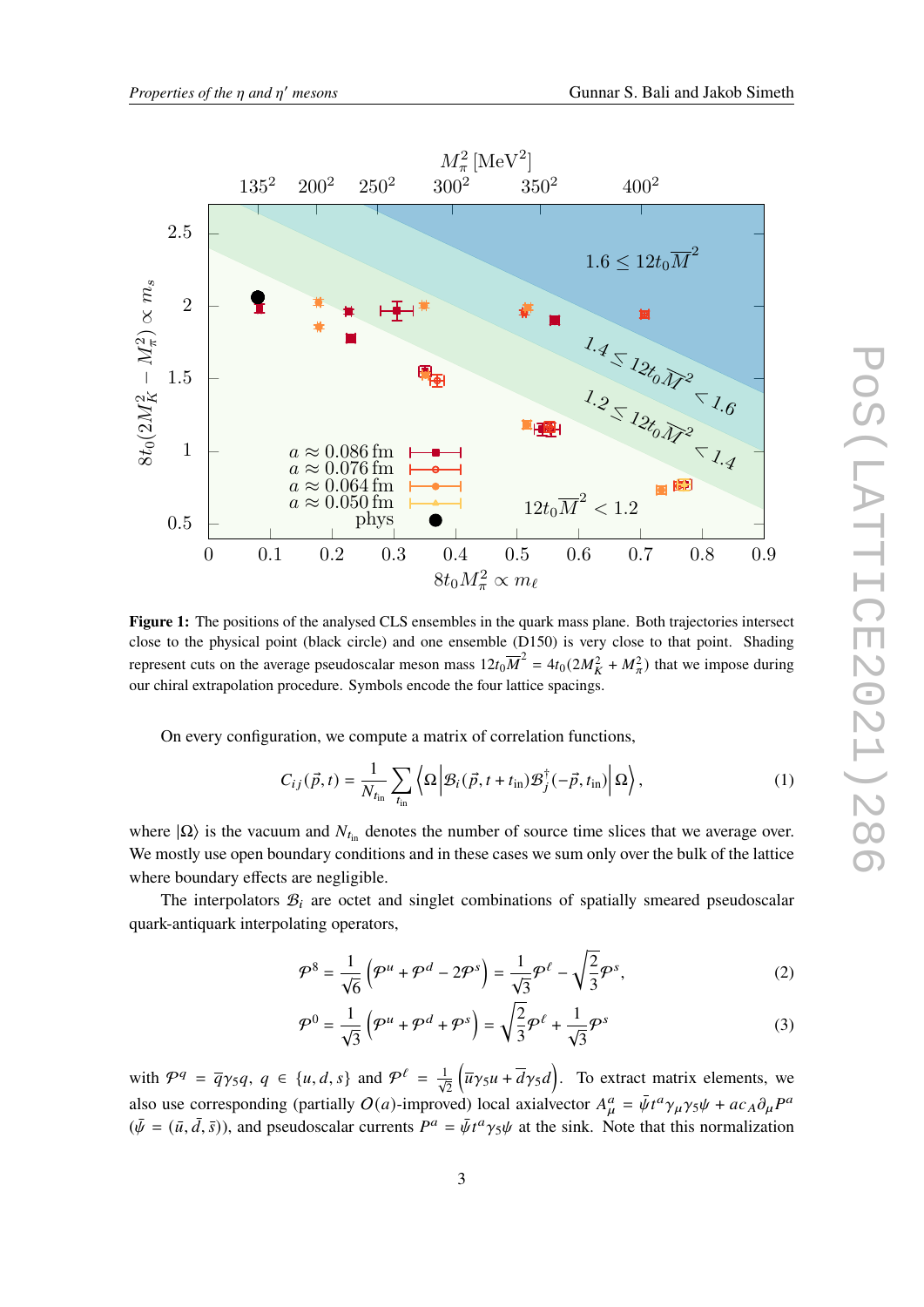differs from that of eqs.  $(2)$ – $(3)$  by a factor  $1/$ √ 2. The disconnected loops entering the correlators are estimated using 96 stochastic sources. To keep near-neighbour noise under control we subtract the (for our action and operator) maximum possible number of terms of the hopping parameter expansion [\[30](#page-14-6)] from the propagator and place the stochastic sources at every fourth timeslice (dilution, partitioning [\[31](#page-14-7)]) at a time. This corresponds to about 300 to 600 thousand solutions of the Wilson-Dirac equation per ensemble. For the extended interpolators, we employ two different levels of smearing. The matrix of correlators is usually built from  $\mathcal{B}_i \in \{P^{\ell}, P^{\delta}, P^{\delta}\}\$ at two different smearing levels, except at the symmetric  $m_s = m_\ell$  point, where the Wick contraction between singlet and octet currents vanishes and yields a block-diagonal matrix. This enables us to split the problem into two parts and to analyse pure octet and singlet correlation matrices separately.

Instead of solving the generalized eigenvalue problem [\[32](#page-14-8), [33](#page-14-9)], we directly fit to the Euclidean time derivative to improve the signal [\[34](#page-14-10), [35\]](#page-14-11),

<span id="page-3-1"></span>
$$
\partial_t C(t) \sim Z \left( \partial_t D(t) \right) Z^{\mathsf{T}},\tag{4}
$$

where  $\partial_t C(t) = (C(t + a) - C(t - a))/(2a)$  is the symmetric discretized derivative and

$$
\partial_t D(t) = -\text{diag}\left[E_n \exp\left(-E_n t\right)\right] \tag{5}
$$

for open boundaries. For periodic boundaries the back-propagating part is taken into account. All time-dependence is contained in the diagonal matrix of eigenvalues,  $D$ , while the amplitudes are encoded in the matrix  $Z_{in} = \langle B_i | n \rangle / \sqrt{2E_n V_3}$ , where  $|n\rangle$  is the eigenstate corresponding to the *n*-th energy level  $E_n$  and  $V_3$  is the spatial volume.

To improve the stability of the multi-exponential fit and to increase the sensitivity to the  $\eta'$ state, we include a generalized version of the effective mass into our fully correlated fit,

$$
\partial_t \log C(t) = (\partial_t C(t))C^{-1}(t) \approx (Z\partial_t D(t)Z^{\top}) (ZD(t)Z^{\top})^{-1} = -Z \text{ diag}_{n=0}^{N-1} (E_n) Z^{-1}, \quad (6)
$$

which is constant in time (up to excited states corrections and statistical noise). We further improve the signal by including data at the first non-zero momentum into our combined fit, employing the continuum dispersion relation,  $E_n(\vec{p}) = \sqrt{M_n^2 + a^2 \vec{p}^2}$ . We show the results on the individual ensembles together with a comparison to other lattice determinations in fig. [2](#page-4-0)

Having extracted energies and eigenstates of the  $\eta$  and  $\eta'$  mesons, we are in a position to compute decay constants,

$$
Z_A^a(a,\mu)\langle\Omega|A_\mu^a|M(p)\rangle = iF_M^a p_\mu,\tag{7}
$$

where  $Z_A^a(\mu)$  is a renormalization factor. While  $Z_A = Z_A^8$  is scale-independent, the singlet renormalization factor  $Z_A^s(\mu) = Z_A^0(\mu)$  depends on the scale. The normalization  $A_\mu^a = \bar{\psi}t^a \gamma_\mu \gamma_5 \psi$  that we adopt corresponds to  $F^3$  $\frac{3}{\pi^0} \approx 92$  MeV. Note that there are two decay constants each for  $M \in \{\eta, \eta'\}$ : singlet  $(a = 0)$  and octet  $(a = 8)$ . These are often parametrized in terms of two decay constant parameters  $F^0$  and  $F^8$  and two angles  $\theta_8$  and  $\theta_0$ ,

<span id="page-3-0"></span>
$$
\begin{pmatrix} F_{\eta}^8 & F_{\eta}^0 \\ F_{\eta'}^8 & F_{\eta'}^0 \end{pmatrix} = \begin{pmatrix} F^8 \cos \theta_8 & -F^0 \sin \theta_0 \\ F^8 \sin \theta_8 & F^0 \cos \theta_0 \end{pmatrix}.
$$
 (8)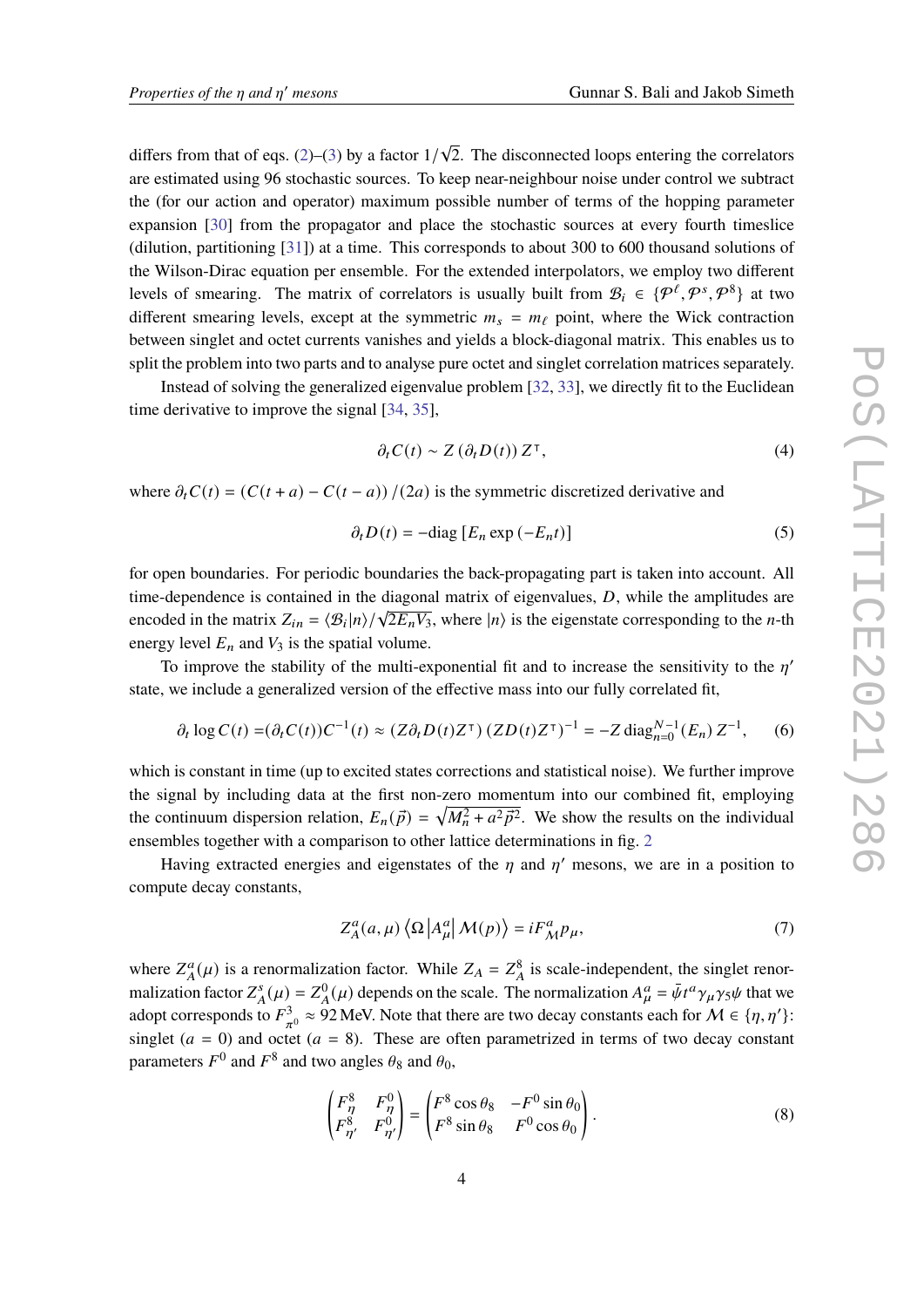<span id="page-4-0"></span>

**Figure 2:** Recent  $N_f = 2 + 1(1)$  lattice results for the masses of the  $\eta$  and  $\eta'$  mesons. Most points have been simulated at approximately physical strange quark masses (open symbols), whereas in this work we also include an additional trajectory along which the average of the quark masses is kept constant (filled symbols). The three sets of points in the shaded regions left of the physical point (dashed line) correspond to the continuum and chirally extrapolated results of JLQCD [\[20](#page-13-9)] (who do not give an estimate of  $M_{\eta}$ ), ETMC [[26\]](#page-14-2) and this work.

# **3. Physical point results for masses and decay constants**

We perform a combined continuum limit and chiral extrapolation of both masses and the four decay constants, employing large- $N_c$  ChPT to NLO [\[6,](#page-13-3) [36\]](#page-14-12). This allows us to describe the quark mass dependence of these six observables in the continuum theory by a common set of six lowenergy constants: the pion decay constant in the chiral limit,  $F$ , the large- $N_c$  versions of the familiar SU(3) LECs  $L_5$  and  $L_8$ , as well as the LECs  $M_0^2$ ,  $\Lambda_1$  and  $\Lambda_2$ . The singlet mass  $M_0(\mu)$  in the chiral limit is related to the topological susceptibility and depends on the QCD scale  $\mu$ . The remaining two OZI suppressed parameters  $\Lambda_1(\mu)$  and  $\Lambda_2(\mu)$  depend on the QCD renormalization scale too. This is due to the anomalous dimension of the singlet axialvector current. Since this vanishes at leading order, in the limit  $\mu \to \infty$ , the singlet renormalization factor  $Z_A^s(\infty)$  remains finite and we perform our fits in that limit. If needed, the results can then be evolved back to lower energy scales. The difference between the singlet and the non-singlet renormalization factors for our lattice action is known perturbatively to two loops [[37\]](#page-14-13) and we use the non-perturbatively determined  $Z_A$  [\[38](#page-14-14)] for the non-singlet current. Note that chiral logs only appear at NNLO in the large- $N_c$  ChPT power counting. Therefore, all NLO LECs are independent of the ChPT renormalization scale (but some depend on the QCD scale  $\mu$ ).

In order to account for the lattice spacing dependence, we include parameterizations of three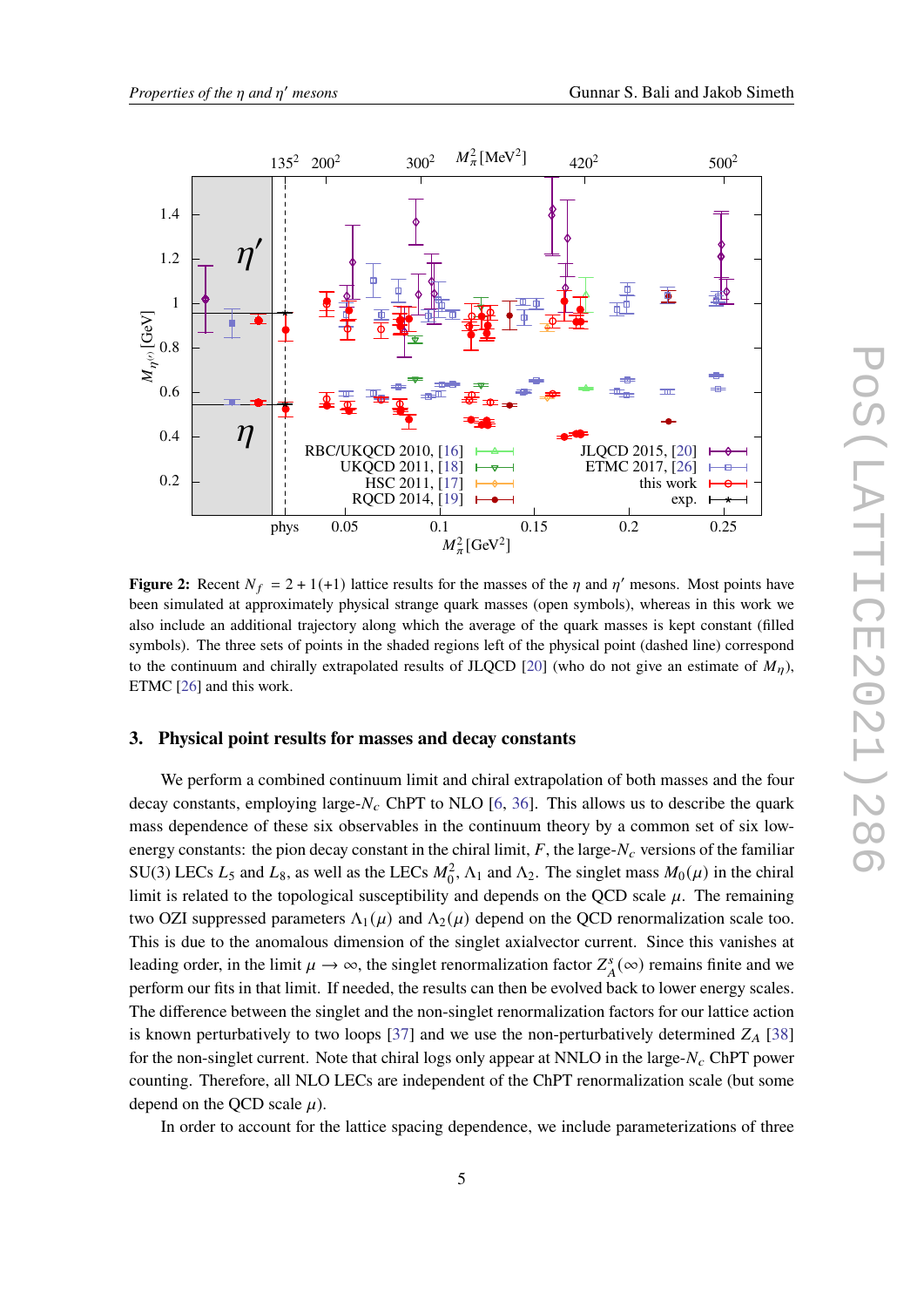<span id="page-5-0"></span>

|                           | no priors                                                                                                                                                                                                 | exp. masses as priors                                                                                                                                                                         |
|---------------------------|-----------------------------------------------------------------------------------------------------------------------------------------------------------------------------------------------------------|-----------------------------------------------------------------------------------------------------------------------------------------------------------------------------------------------|
| $L_5$                     | 1.58 $\binom{17}{7}$ stat $\binom{0}{22}$ $\binom{20}{9}$ $\binom{10^{-3}}{1}$                                                                                                                            | 1.66 $\binom{12}{9}$ stat $\binom{0}{26}$ $\binom{13}{8}$ $\binom{13}{10}$ $\binom{10^{-3}}{10}$                                                                                              |
| $L_8$                     | 0.96 $\binom{15}{6}$ stat $\binom{0}{14}$ $\binom{16}{7}$ $\binom{10}{1}$                                                                                                                                 | 1.08 $\binom{11}{6}$ stat $\binom{0}{12}$ $\binom{3}{10}$ $\binom{10}{x}$ $\cdot$ $10^{-3}$                                                                                                   |
|                           | $M_0(\mu = \infty)$   1.67 $\left(\frac{2}{6}\right)_{\text{stat}} \left(\frac{1}{2}\right)_{a} \left(\frac{0}{1}\right)_{\chi} \left(\frac{3}{2}\right)_{\text{renorm}} \left(8t_0^{\chi}\right)^{-1/2}$ | 1.62 $\left(\frac{2}{4}\right)_{\text{stat}}$ $\left(\frac{3}{1}\right)_{a}$ $\left(\frac{3}{0}\right)_{\chi}$ $\left(\frac{2}{1}\right)_{\text{renorm}}$ $\left(8t_{0}^{\chi}\right)^{-1/2}$ |
|                           | = 785 $\binom{9}{28}$ <sub>stat</sub> $\binom{15}{14}$ <sub>syst</sub> $(12)_{t_0}$ MeV                                                                                                                   | = 761 $\binom{13}{21}$ <sub>stat</sub> $\binom{18}{11}$ <sub>syst</sub> $(11)_{t_0}$ MeV                                                                                                      |
| F                         | 0.1890 $\left(\frac{27}{37}\right)_{\text{stat}} \left(\frac{36}{9}\right)_{a} \left(\frac{21}{38}\right)_{\chi} \left(8t_{0}^{\chi}\right)^{-1/2}$                                                       | 0.1866 $\left(\frac{26}{29}\right)_{\text{stat}} \left(\frac{54}{0}\right)_{a} \left(\frac{19}{16}\right)_{\chi} \left(8t_{0}^{\chi}\right)^{-1/2}$                                           |
|                           | = 88.83 $\left(\frac{1.27}{1.74}\right)_{\text{stat}} \left(\frac{1.96}{1.79}\right)_{\text{syst}} (1.32)_{t_0}$ MeV                                                                                      | = 87.71 $\left(\frac{1.44}{1.57}\right)_{\text{stat}}$ $\left(\frac{2.69}{81}\right)_{\text{syst}}$ $(1.31)_{t_0}$ MeV                                                                        |
| $\Lambda_1(\mu = \infty)$ | $\left[-0.22\left(\frac{1}{5}\right)_{\text{stat}}\left(\frac{0}{3}\right)_a\left(\frac{0}{3}\right)_x\left(\frac{6}{3}\right)_{\text{renorm}}\right]$                                                    | $-0.25\binom{1}{4}_{\text{stat}}\binom{3}{1}_{a}\binom{1}{1}_{\chi}\binom{5}{2}_{\text{renorm}}$                                                                                              |
|                           | $\Lambda_2(\mu = \infty)$ $\Big  -0.1 \left(\frac{8}{4}\right)_{\text{stat}} \left(\frac{0}{10}\right)_{a} \left(\frac{14}{8}\right)_{\chi} \left(\frac{5}{3}\right)_{\text{renorm}}$                     | 0.11 $\left(\frac{5}{5}\right)_{\text{stat}} \left(\frac{0}{9}\right)_{a} \left(\frac{6}{5}\right)_{\chi} \left(\frac{3}{2}\right)_{\text{renorm}}$                                           |

**Table 1:** Large-N<sub>c</sub> LECs parametrizing the continuum limit of our results on the masses and decay constants. The left column is obtained from a unconstrained but fully correlated fit to all 21 ensembles. The right column is a fit to the same data but adding the physical masses [\(11](#page-7-0)) as a prior and gives very similar results. The conversion to physical unit was done using  $(8t_0^{\lambda})$  $\binom{x}{0}$ <sup>-1/2</sup> = 470(7) MeV in the chiral limit [\[27](#page-14-3), [28](#page-14-4), [41](#page-15-0)].

unknown linear improvement coefficients of the singlet and one of the octet current into our fit, while setting the remaining coefficients to their literature values [[39\]](#page-14-15). In this way, full  $O(a)$ improvement is achieved with four additional fit parameters. We then add systematically  $O(a^2\Lambda^2)$ ,  $O(a^2\Lambda(2m_\ell+m_s))$  and  $O(a^2\Lambda(m_s-m_\ell))$  terms to all observables and subsequently remove those that we cannot determine.

In this way, we carried out 17 different fits that all gave acceptable  $\chi^2$  values. The systematic error associated with the continuum limit is computed from the central 68.5% range of the scatter of these results. On every ensemble we take into account the correlations between the non-singlet quark masses (the arguments of the fit functions) and the observables using Orear's method [[40\]](#page-14-16). The best fit gives  $\chi^2/N_{\text{df}} \approx 1.47$  and we quote its result as central values. We plot all our results at non-physical quark masses and their extrapolations to the physical point in fig. [3.](#page-6-0)

To estimate the systematic uncertainties from the chiral extrapolation we follow a similar approach and remove ensembles with large average squared non-singlet pseudoscalar masses  $12t_0\overline{M}^2 = 4t_0(2M_K^2 + M_\pi^2)$ , see fig. [1.](#page-2-2) We also repeat fits for different initial energy scales  $\mu_0 \in \{a^{-1}/2, a^{-1}, 2a^{-1}\}\$ from which we start the evolution of the scale-dependent singlet renormalization factor to  $\mu = \infty$ .

Our central fit is parameterized in the continuum by the LECs listed in the left column of tab. [1](#page-5-0) and yields for the masses at the physical point,

$$
M_{\eta} = 1.168 \left(\substack{8\\14}\right)_{\text{stat}} \left(\substack{1\\0}\right)_{a} \left(\substack{5\\0}\right)_{\chi} (8t_{0}^{\text{ph}})^{-1/2} = 554.7 \left(\substack{4.0\\6.6\right)_{\text{stat}}}\left(\substack{2.4\\2.7}\right)_{\text{syst}} (7.0)_{t_{0}} \text{ MeV} \quad \text{and} \tag{9}
$$

$$
M_{\eta'} = 1.958 \left(\substack{27\\13}\right)_{\text{stat}} \left(\substack{0\\6}\right)_{a} \left(\substack{48\\3}\right)_{\chi} \left(8t_0^{\text{ph}}\right)^{-1/2} = 929.9 \left(\substack{12.9\\6.0}\right)_{\text{stat}} \left(\substack{22.9\\3.3}\right)_{\text{syst}} (11.7)_{t_0} \text{ MeV},\tag{10}
$$

using the Wilson flow scale at the physical point  $(8t_0^{\text{ph}})$  $_{0}^{\text{ph}}$ )<sup>-1/2</sup> = 475(6) MeV [[42\]](#page-15-1) to convert to physical units. We find reasonably good agreement when comparing these results of  $N_f = 2 + 1$  QCD with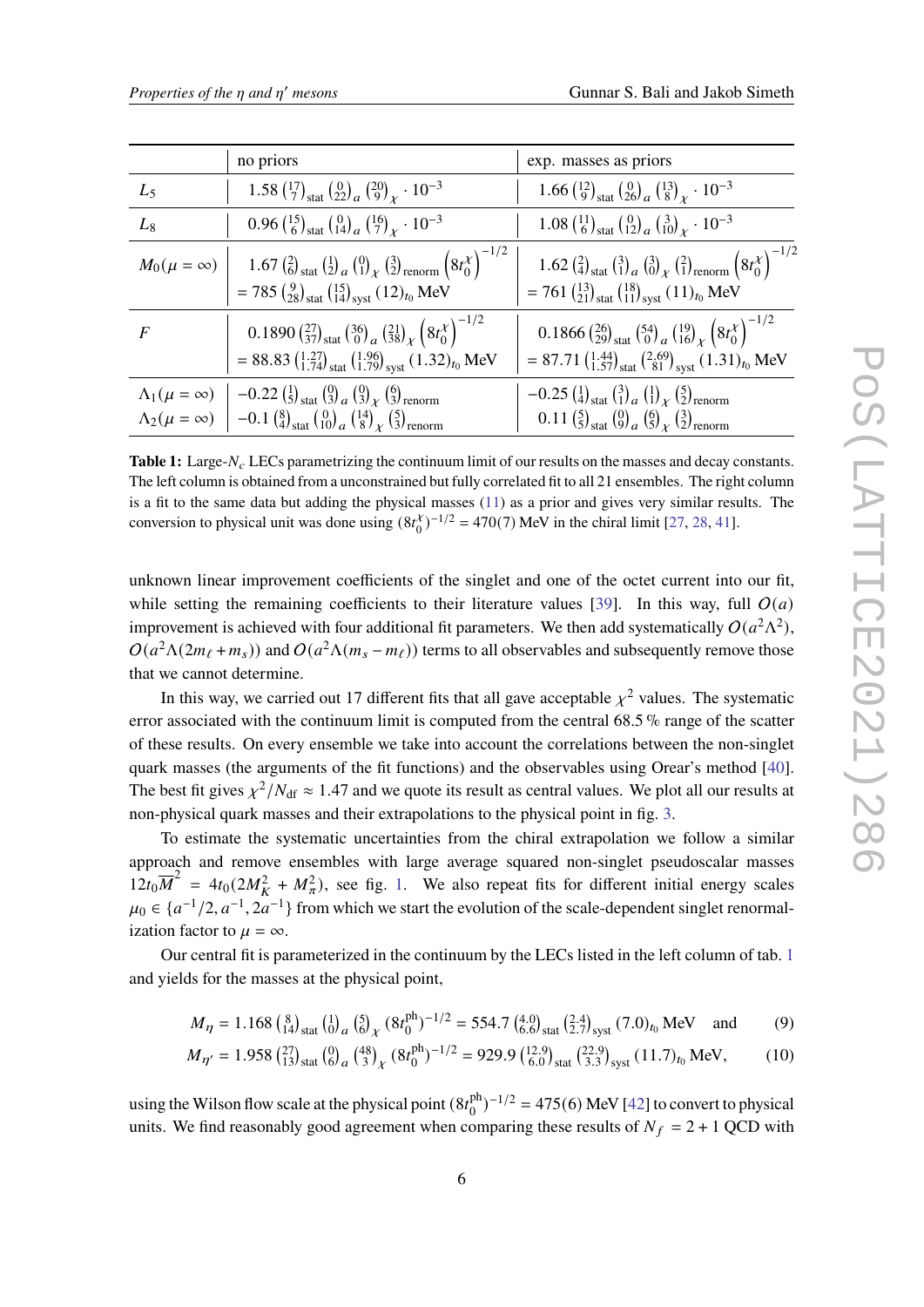<span id="page-6-0"></span>

**Figure 3:** Chiral extrapolation of the masses (top) and decay constants (bottom) as a function of  $M_{\pi}^2$ . The two analyzed trajectories meet at the physical point.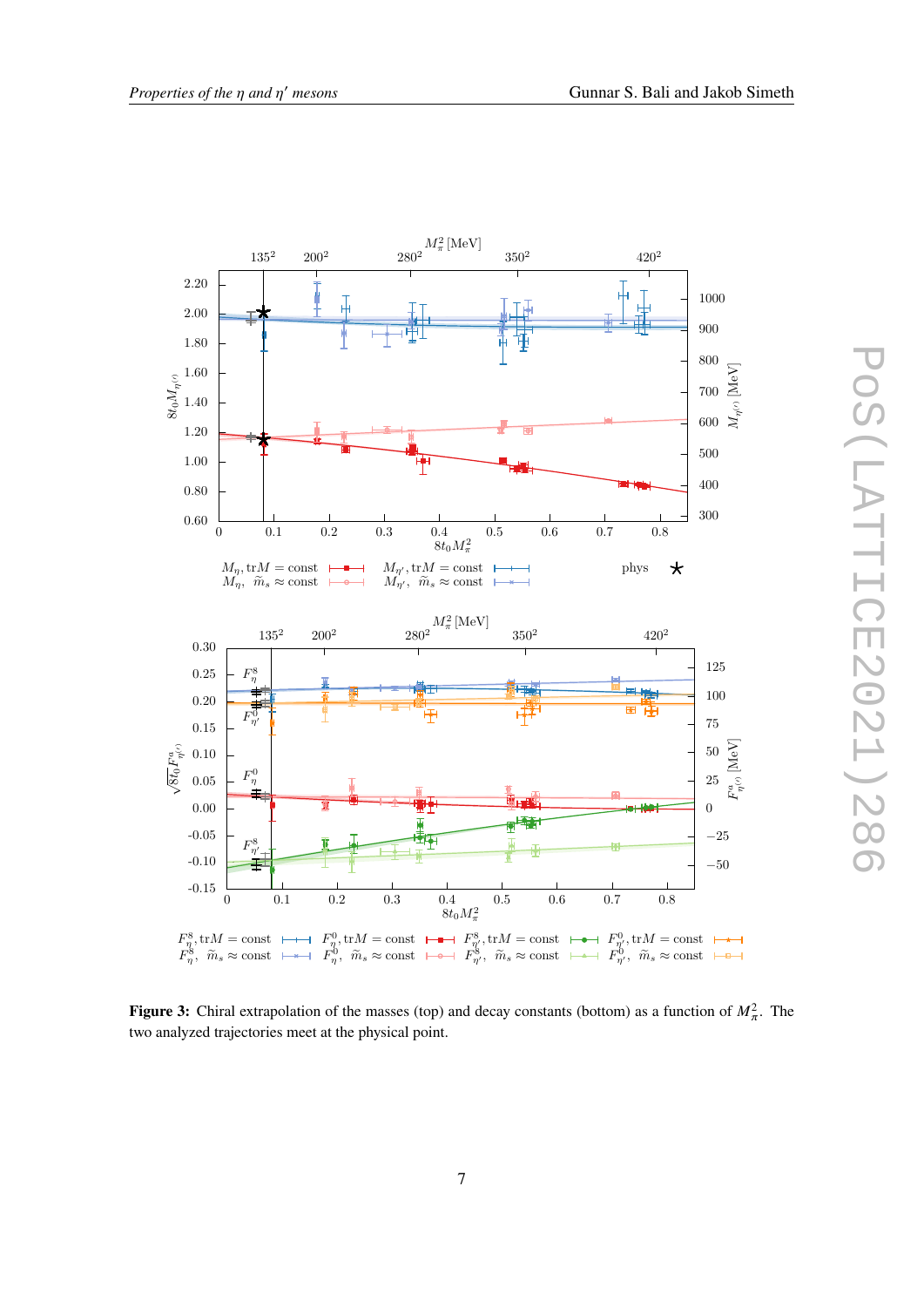<span id="page-7-1"></span>

**Figure 4:** Scale dependence of the large- $N_c$  ChPT LECs  $\Lambda_1$  and  $\Lambda_2$ .

the known experimental masses,

<span id="page-7-0"></span>PDG [43]: 
$$
M_{\eta}^{\text{ph}} = 547.862(17) \text{ MeV}
$$
 and  $M_{\eta'}^{\text{ph}} = 957.78(6) \text{ MeV}$ . (11)

The masses are 0.7 standard errors above and one standard error below the experimental values for the  $\eta$  and  $\eta'$ , respectively. We also carry out a second fit incorporating the knowledge of the physical masses by adding them as priors to the  $\chi^2$  function and obtain similar results for the LECs listed in the right column of tab. [1.](#page-5-0) Using this second set of LECs, we obtain for the decay constants in the angle representation, eq. ([8](#page-3-0)),

$$
F^{8} = 0.2421 \left(^{22}_{26}\right)_{\text{stat}} \left(^{8}_{50}\right)_{a} \left(^{32}_{12}\right)_{\chi} \left(^{8}t_{0}^{\text{ph}}\right)^{-1/2} = 115.0 \left(^{1.1}_{1.2}\right)_{\text{stat}} \left(^{1.6}_{2.4}\right)_{\text{syst}} (1.5)_{t_{0}} \text{ MeV}, \quad (12)
$$

$$
\theta_8 = -0.450 \left(\frac{21}{36}\right)_{\text{stat}} \left(\frac{24}{0}\right)_{a} \left(\frac{29}{0}\right)_{\chi} \left(\frac{1}{5}\right)_{\text{renorm}} = -25.8 \left(\frac{1.2}{2.1}\right)_{\text{stat}} \left(\frac{2.2}{0.3}\right)_{\text{syst}}^{\circ},\tag{13}
$$
\n
$$
F^0(\mu = 2 \,\text{GeV}) = 0.2108 \left(\frac{14}{40}\right)_{\text{stat}} \left(\frac{12}{25}\right)_{a} \left(\frac{30}{8}\right)_{\chi} \left(\frac{50}{26}\right)_{\text{renorm}} \left(8t_0^{\text{ph}}\right)^{-1/2}
$$

$$
= 100.1 \left(\begin{smallmatrix} 7 \\ 1.9 \end{smallmatrix}\right)_{\text{stat}} \left(\begin{smallmatrix} 2.0 \\ 2.7 \end{smallmatrix}\right)_{\text{syst}} (1.3)_{t_0} \text{MeV}, \tag{14}
$$

$$
\theta_0 = -0.141 \left(\frac{18}{20}\right)_{\text{stat}} \left(\frac{0}{27}\right)_{\alpha} \left(\frac{27}{0}\right)_{\chi} = -8.1 \left(\frac{1.0}{1.1}\right)_{\text{stat}} \left(\frac{1.5}{1.5}\right)_{\text{syst}}^{\circ} . \tag{15}
$$

In comparison to the frequently used flavour representation, the octet/singlet representation has the advantage that only the singlet decay constants depend on the renormalization scale. We refer to tabs. 24 and 25 of [[27](#page-14-3)] for results at several scales and in different parameterizations.

The QCD scale-dependence cannot be determined from phenomenological fits to experimental low-energy data. Therefore, only scale-independent combinations of the large- $N_c$  ChPT LECs  $M_0^2$ ,  $\Lambda_1$  and  $\Lambda_2$  [\[4\]](#page-13-1) are accessible, unless additional assumptions are made. The most prominent framework is the Feldmann-Kroll-Stech (FKS) model [\[5,](#page-13-2) [44](#page-15-3), [45](#page-15-4)] which uses the fact that in the flavour basis the difference between the light and strange mixing angles is OZI suppressed and proportional to  $\Lambda_1$ . This reduces the number of independent parameters for the four decay constants to three, setting  $\phi_{\ell} = \phi_s$  and assuming  $\Lambda_1 = 0$ . Our analysis shows that the latter approximation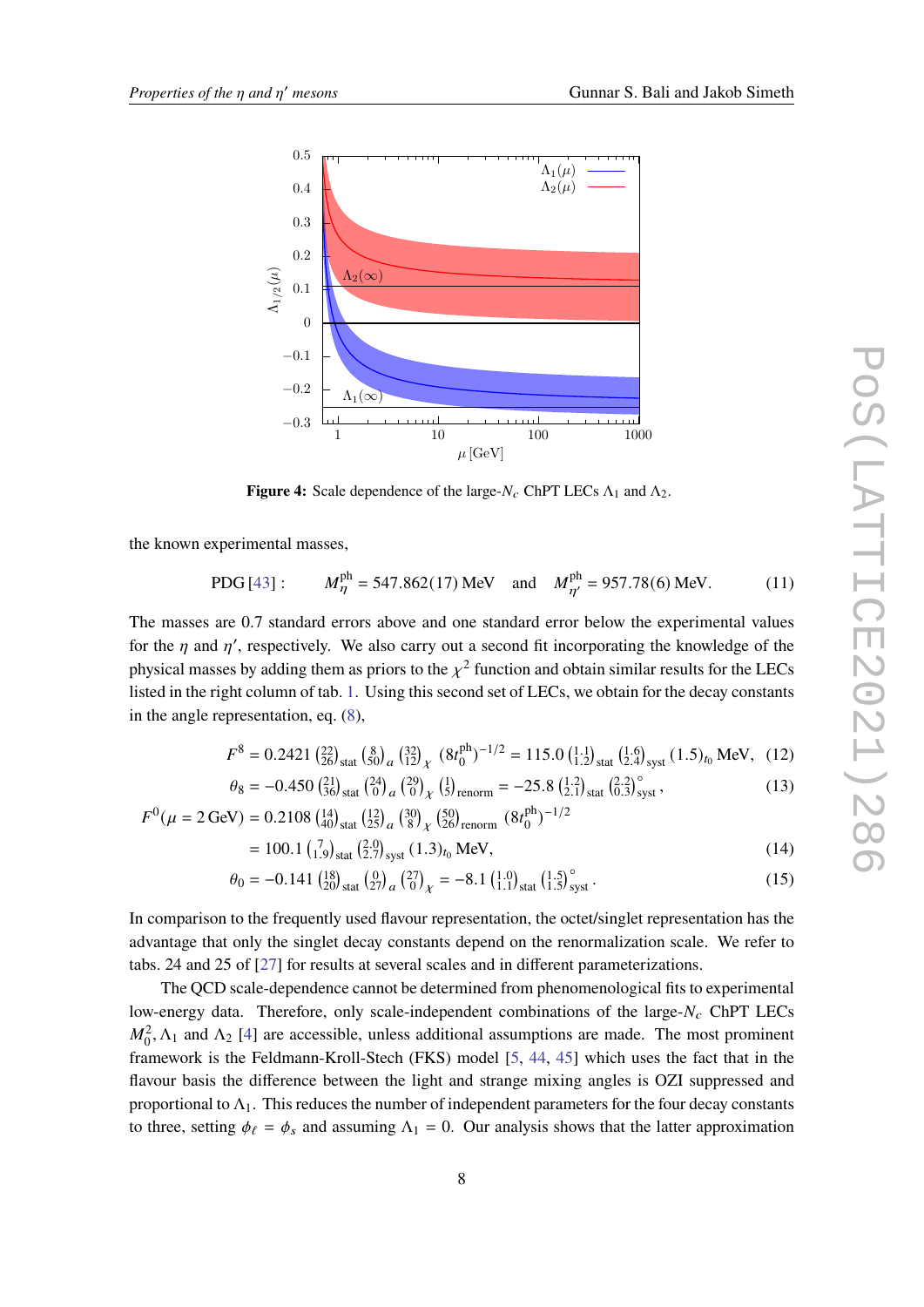indeed holds at low energy scales ( $\mu \approx 1$  GeV), see fig. [4](#page-7-1), and that the FKS model works to a reasonable accuracy. Therefore, our results are in good agreement with [\[45](#page-15-4)] and many other phenomenological determinations.

#### 5000 I *η ′′* 8 Ŧ 4000 *E* [MeV] 3000 Ī *η ′* 0 2000 Ŧ *η*(1475)  $\overline{\mathbf{X}}$ *η ′* 8 *η*(1405) *η*(1295) 졲 1000  $\overline{m}$ *η*0 *η ′* m *η η*8 0 0 0*.*001 0*.*002 0*.*003 0*.*004 0*.*005 0*.*006 0*.*007 0*.*008  $a^2$  [fm<sup>2</sup>]

# <span id="page-8-0"></span>**4.** Pseudoscalar states above the  $\eta'$

**Figure 5:** The octet (blue) and singlet (red) energy levels at the  $m_s = m_\ell$  point versus the squared lattice spacing. For orientation also the experimental resonances (at physical quark masses) are shown.

We usually analyse a  $3 \times 3$  matrix of correlation functions to extract the lowest two energy levels, the  $\eta$  and the  $\eta'$ . The higher excitations are not resolved but effectively described by a third energy level. At the  $N_f = 3$  symmetric point the matrix of correlation functions is block diagonal regarding the singlet and octet sectors. Therefore, at this point, we can resolve higher excitations. In experiment several resonances with the same quantum numbers are relatively close to the  $\eta'$ , namely the  $\eta(1295)$ ,  $\eta(1405)$  and the  $\eta(1475)$ . The first state decays mostly into  $\eta\pi\pi$ . This may indicate that the octet component dominates. In contrast,  $\eta(1405)$  and  $\eta(1475)$  decay into  $K\bar{K}\pi$ ,  $a_0 \pi$  etc. The  $\eta$ (1405) which, unlike the  $\eta$ (1475), has not been observed to decay into  $\gamma \gamma$  has even been postulated to be a glueball [\[46](#page-15-5)], however, unlike the  $\eta(1475)$  and like the  $\eta(1295)$ , it also decays into  $\eta \pi \pi$ .

On our  $m_s = m_\ell$  ensembles we use a 2 × 2 matrix of smeared singlet interpolators for the  $\eta' = \eta_0$  and in case of the octet we include the local current in addition, resulting in a 3  $\times$  3 matrix. This enables us to determine the first excited singlet and the first two excited octet states, see fig. [5](#page-8-0). At  $a = 0$  we have included the experimental spectrum for orientation. One should keep in mind, however, that this refers to the physical point and not to  $m_s = m_\ell$ . We observe large cutoff effects that have a similar shape for all the excited states. In contrast, for the ground states we are unable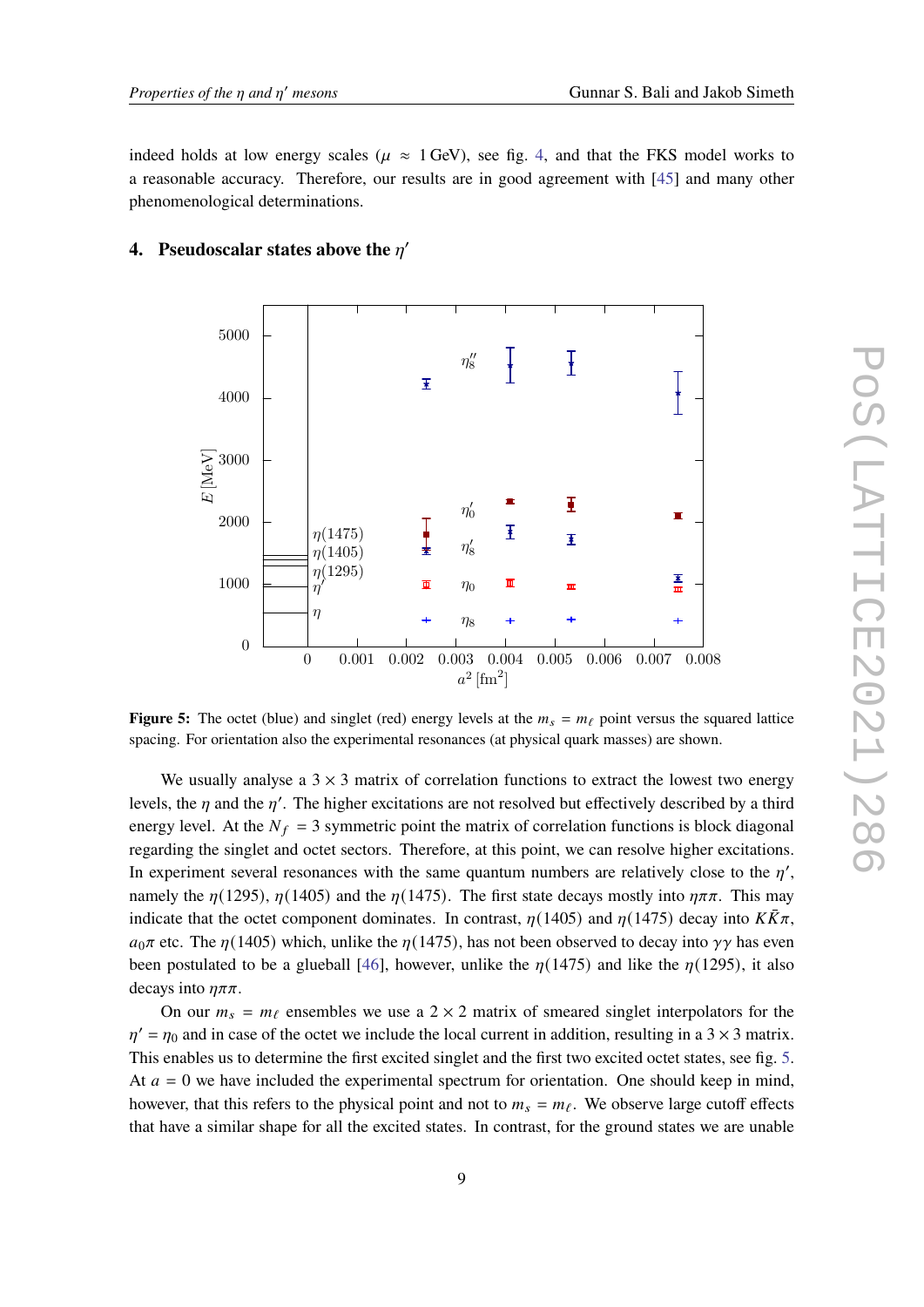<span id="page-9-1"></span>

**Figure 6:** The anomalous gluonic matrix element  $a_n$  (left) and  $a_{n'}$  (right) determined via the singlet AWI from fermionic matrix elements, eq. [\(18](#page-9-0)). The coloured points have been adjusted for lattice spacing effects, while the grey points indicate the unshifted data. The two curves correspond to the NLO large- $N_c$  ChPT parametrization derived in [[27](#page-14-3)] for trajectories with a constant average quark mass and a constant strange quark mass. The black error bars indicate the final results at the physical point including statistical and systematic errors.

to resolve any lattice spacing dependence. The third octet state is around 4 GeV, indicating that the first excitation becomes the  $\eta(1295)$  at the physical point and that the  $\eta(1405)$  and  $\eta(1475)$  may have large singlet components, although we are unable to resolve more than one singlet state within this energy region within our statistical accuracy.

# **5. Gluonic matrix elements**

After constructing interpolators that create the  $\eta$  and  $\eta'$  mesons, based on the overlap factors  $Z_{in}$ of eq. ([4](#page-3-1)), we may also compute local matrix elements other than the decay constants. The singlet axial Ward identity connects axial and pseudoscalar quark bilinear currents with the topological charge density  $\omega(x) = -\frac{1}{32x}$  $\frac{1}{32\pi^2}F^a_{\mu\nu}(x)\widetilde{F}^a_{\mu\nu}(x),$ 

$$
\partial_{\mu}\widehat{A}_{\mu}^{a} = \left(\overline{\psi}\gamma_{5}\widehat{\{M, t^{a}\}}\psi\right) + \sqrt{6}\delta^{a0}\widehat{\omega},\tag{16}
$$

where  $M = \text{diag}(m_\ell, m_\ell, m_s)$  is the quark mass matrix,  $a \in \{0, \ldots, 8\}$  labels the generators of U(3),  $t^a = \lambda^a/2$  and  $t^0 = 1/\sqrt{6}$ . Hats denote renormalized quantities. For the determination of the  $\sigma(s)$ ,  $t = \pi / 2$  and  $t = \pi / \sqrt{8}$ . Thus denote the managed quantities. For the determinance of  $\sqrt{8t} = \sqrt{8t_0^*}$  $\frac{1}{0} \approx 0.413$  fm. Under renormalization  $\omega$  mixes with  $\partial_{\mu}A_{\mu}^{0}$ ,

<span id="page-9-2"></span>
$$
\hat{\omega} = Z_{\omega}\omega + Z_{\omega A}\partial_{\mu}A_{\mu}^{0},\tag{17}
$$

and the renormalization factors are unknown. We therefore start by constructing the anomalous matrix elements  $a_{\eta}$ <sup>(*i*)</sup> = 2 $\langle \Omega | \hat{\omega} | \eta^{(i)} \rangle$  by combining axialvector and pseudoscalar matrix elements,

<span id="page-9-0"></span>
$$
a_{\mathcal{M}}(\mu) = \sqrt{\frac{2}{3}} Z_{A}^{s}(\mu) \partial_{\mu} \langle \Omega | A_{\mu}^{0} | \mathcal{M} \rangle + \frac{2\sqrt{2}}{\sqrt{3}} Z_{A} \left[ \frac{\sqrt{2}}{3} \delta \tilde{m} \langle \Omega | P^{8} | \mathcal{M} \rangle - r_{P} \overline{\tilde{m}} \langle \Omega | P^{0} | \mathcal{M} \rangle \right].
$$
 (18)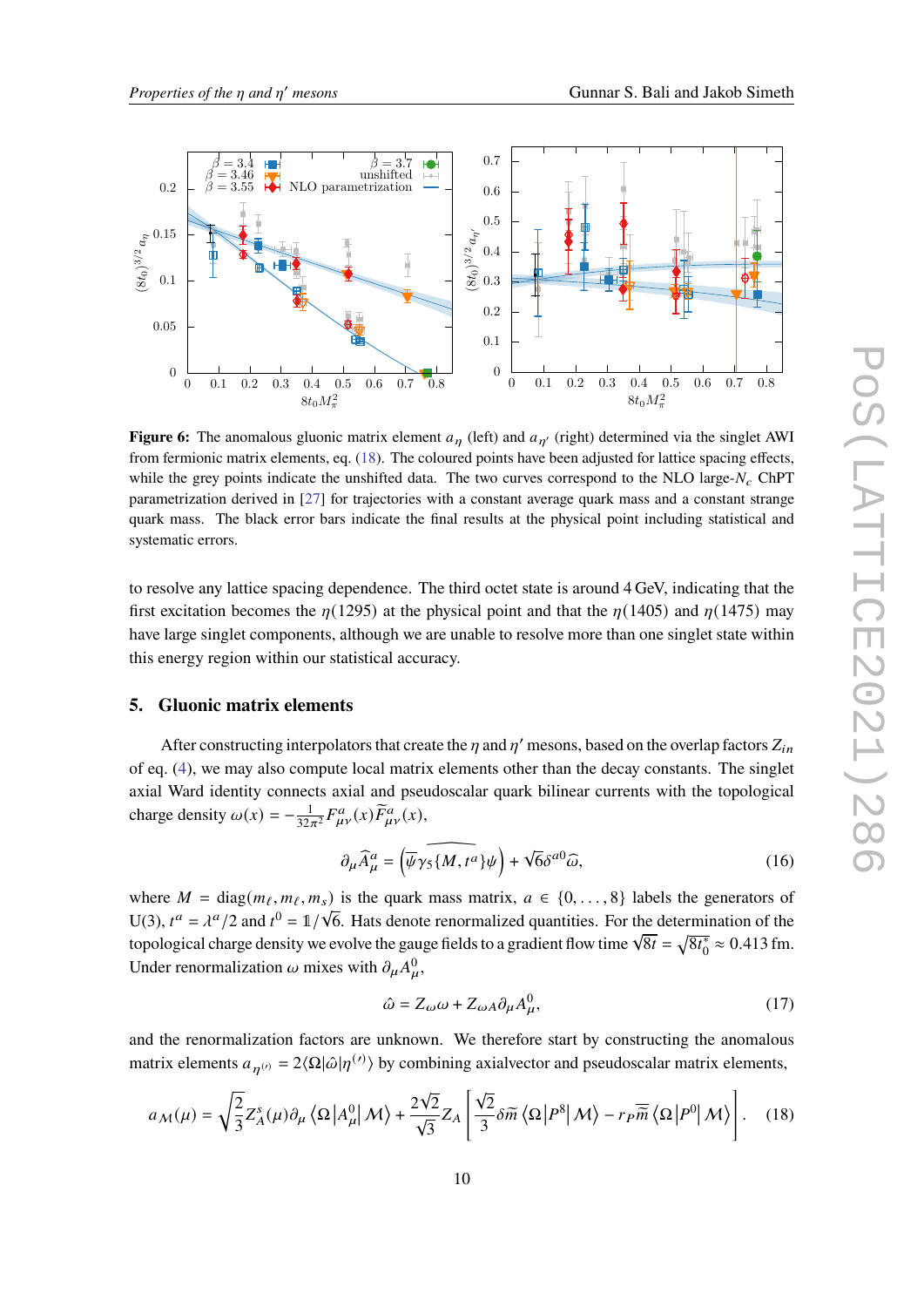<span id="page-10-1"></span>

**Figure 7:** (Left)  $Z_\omega$  from solving eq. ([21\)](#page-10-0). The  $m_s = m_\ell$  points are not shown since in these cases  $F_\eta^0 = 0$ and the equation system is singular. (Right) Values of  $Z_{\omega A}/Z_A^s$  from solving eq. [\(21](#page-10-0)), assuming  $Z_{\omega} = 1$ .

The PCAC masses  $\overline{\widetilde{m}} = (2\widetilde{m}_{\ell} + \widetilde{m}_{s})/3$  and  $\delta \widetilde{m} = \widetilde{m}_{s} - \widetilde{m}_{\ell}$  are determined from the non-singlet PCAC relations (e.g.,  $a = 1$  and  $a = 4$ ) and we set  $r_P = Z_P^s/Z_P = 1$  since the difference  $Z_P^s - Z_P = O(g^6)$ for Wilson quarks. We then attempt a combined fit to the  $a_n$  and  $a_{n'}$  data, again parameterizing all four additional unknown pseudoscalar  $O(a)$  improvement coefficients within the fit. We derived the full NLO ChPT continuum expression in [\[27](#page-14-3)]. To this order no LECs enter other than those that we already have determined above. In view of the limited statistical accuracy, we do not attempt to parameterize higher lattice artifacts and set priors on the six LEC, keeping them close to the central fit results in tab. [1.](#page-5-0) From this fit with  $\chi^2/N_{\text{df}} \approx 1.09$ , we obtain at the physical point

$$
a_{\eta}(\mu = \infty) = 0.1564 \left(^{37}_{63}\right)_{\text{stat}} (45)_{\text{syst}} (8t_0^{\text{ph}})^{-3/2} = 0.01676 \left(^{40}_{67}\right)_{\text{stat}} (48)_{\text{syst}} (65)_{t_0} \text{ GeV}^3, \tag{19}
$$

$$
a_{\eta'}(\mu = \infty) = 0.308 \left(\frac{16}{17}\right)_{\text{stat}} (80)_{\text{syst}} (8t_0^{\text{ph}})^{-3/2} = 0.0330 \left(\frac{18}{17}\right)_{\text{stat}} (80)_{\text{syst}} (16)_{t_0} \text{ GeV}^3. \tag{20}
$$

The systematic error is taken as the difference between the results of this fit and the NLO prediction using the previously determined LECs alone. The fit and the physical point results are shown in fig. [6.](#page-9-1) Results at lower renormalization scales can be found in tab. 19 of [[27\]](#page-14-3).

To establish the consistency between the above fermionic definition of the matrix elements  $a_M$ and a direct gluonic determination, we investigate the mixing under renormalization eq. [\(17](#page-9-2)). We start by solving the set of linear equations

<span id="page-10-0"></span>
$$
a_M(\mu) = 2 Z_\omega \langle \Omega | \omega | M \rangle + 2 \frac{Z_{\omega A}}{Z_A^s} M_M^2 F_M^0(\mu), \tag{21}
$$

for the unknown renormalization factors using the fermionic definition of  $a_M$  for  $M = \eta$  and  $M = \eta'$ . The result for  $Z_{\omega}$  is plotted on the left panel of fig. [7](#page-10-1) and is consistent with  $Z_{\omega} = 1$ , which we expect when using flowed gauge fields. We confirm this observation by fitting the topological susceptibility on many CLS ensembles to the leading order ChPT continuum expectation for the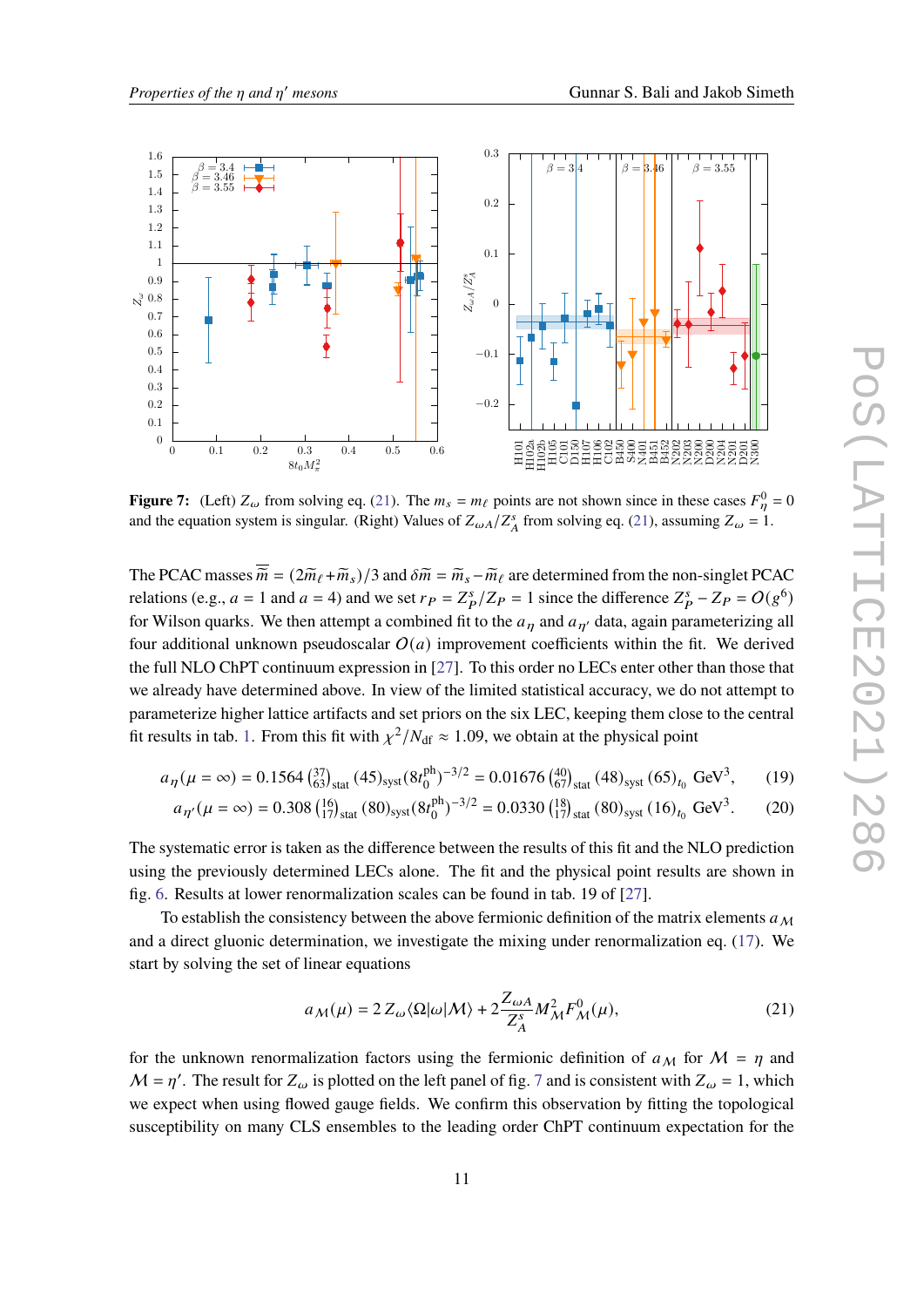<span id="page-11-1"></span>

**Figure 8:** Topological susceptibility for many of the CLS ensembles described in [\[41](#page-15-0)]. Filled symbols mark ensembles that are simulated with a constant sum of quark masses (solid lines), open symbols correspond to ensembles with the strange quark mass fixed to approximately the physical value (dashed lines). Lines and shaded regions are the result of a fit to eq. ([22\)](#page-11-0), adding  $a^2$ ,  $a^3$  and  $a^4$  coefficients. The continuum limit result (black lines) is very close to both the fit result at  $\beta = 3.85$  as well as the leading order expectation (grey lines), when using  $\sqrt{8t_0}F = 0.1866$  $\sqrt{8t_0}F = 0.1866$  $\sqrt{8t_0}F = 0.1866$ , see tab. 1 and setting  $Z_\omega = 1$ .

 $N_f = 2 + 1$  $N_f = 2 + 1$  theory [1, [47\]](#page-15-6),

<span id="page-11-0"></span>
$$
\hat{\tau} = \frac{F^2}{2} \left( \frac{1}{2M_K^2 - M_\pi^2} + \frac{2}{M_\pi^2} \right)^{-1},\tag{22}
$$

where we parameterize the sizable cutoff effects with quadratic, cubic and quartic terms in the lattice spacing. Data and fit are shown in fig. [8](#page-11-1). We obtain  $F\sqrt{8t_0^{\lambda}}$  $\frac{\chi}{0}$ /Z<sub>ω</sub> = 0.190(13), which agrees with  $F\sqrt{8t_0^{\chi}}$  $\alpha_0^{\chi}$  = 0.[1](#page-5-0)866(48) from the parametrization of the masses and decay constants (see tab. 1) if we set  $Z_{\omega} = 1$ , which demonstrates that indeed  $Z_{\omega} \approx 1$  with the gradient flow definition of  $\omega$ .

Assuming  $Z_{\omega} = 1$  and using the fermionic definition of  $a_M$ , we isolate the ratio  $Z_{\omega A}/Z_A^s$  in eq. ([21\)](#page-10-0), that only depends on the coupling parameter but not on the scale. We plot this in the right panel of fig. [7.](#page-10-1) Using weighted averages for each lattice coupling, this determines the second renormalization factor and enables a comparison between the fermionic (eq. ([18\)](#page-9-0)) and gluonic (eq. ([21\)](#page-10-0)) definitions of the anomalous matrix elements, see the scatter plot fig. [9.](#page-12-0) We also show the anomalous matrix elements without taking the mixing into account ( $Z_{\omega A} = 0$ ). In this case, one would have underestimated  $a_{n^{(\prime)}}$  by about 30%, using the gluonic definition.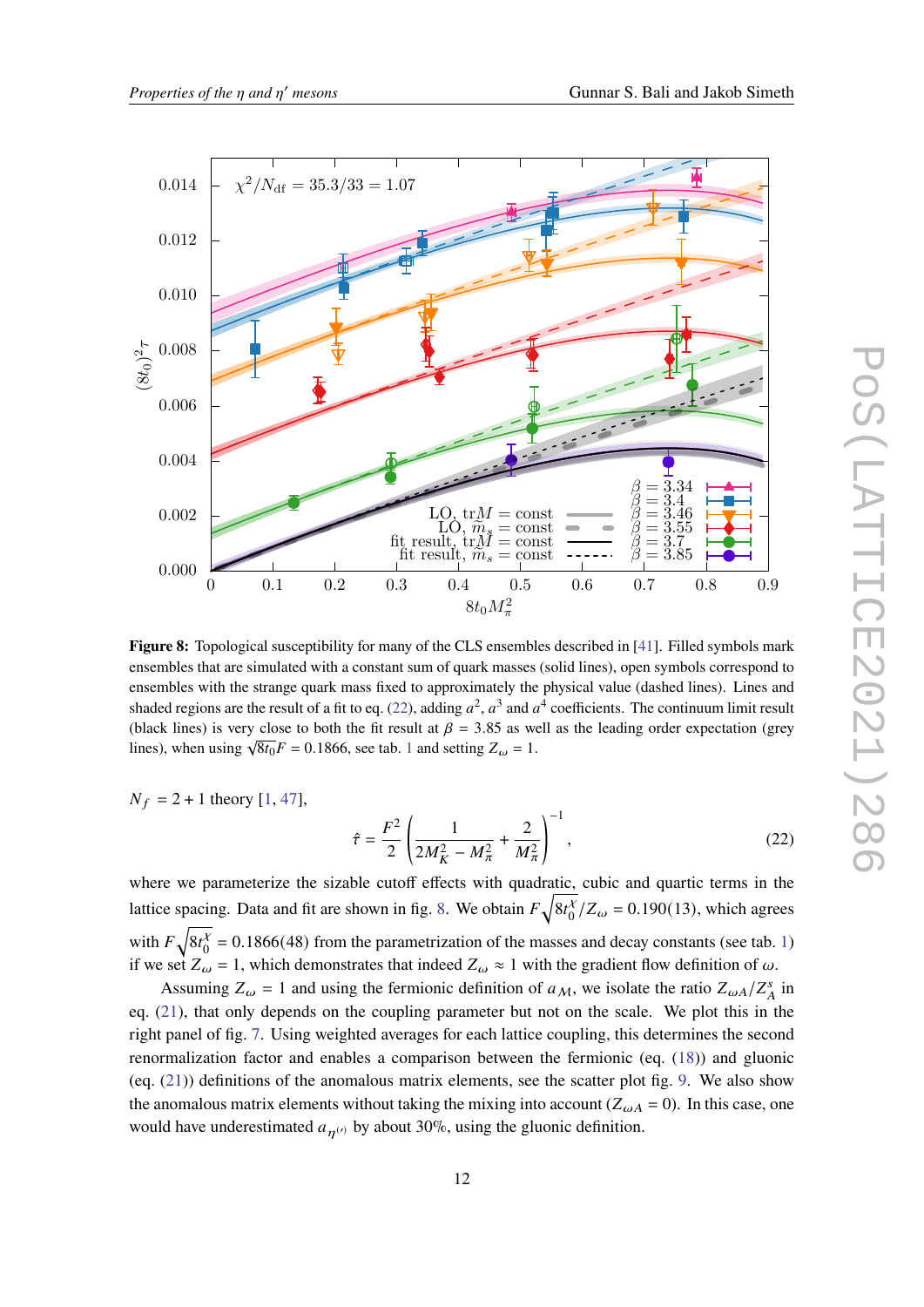<span id="page-12-0"></span>

**Figure 9:** Scatter plot of the fermionic (eq. ([18\)](#page-9-0), horizontally) and gluonic (eq. ([21\)](#page-10-0), vertically) determinations of the gluonic matrix elements  $a_{\eta(0)}$ . The mixing with the derivative of the axialvector current is nonnegligible: the unrenormalized lattice matrix elements (pale red points) do not agree with the fermionic definition.

# **6. Summary**

In these proceedings we summarized our computation of the masses, the complete set of decay constants and the anomalous matrix elements for the  $\eta$  and  $\eta'$  states that we recently published in [[27\]](#page-14-3). The interested reader is referred to that publication for more technical detail and comparison to literature values. The decay constants and anomalous matrix elements were determined for the first time from first principles. Our physical point extrapolation is facilitated by using twenty-one CLS ensembles on two mass trajectories and four lattice spacings. We employed NLO large- $N_c$ ChPT to describe the continuum limit mass dependence. The results are well parameterized by this ansatz, including the anomalous matrix elements and we determined all six NLO LECs. The scale dependence has been studied and shows that the FKS approximation [\[5,](#page-13-2) [44](#page-15-3), [45](#page-15-4)] works surprisingly well at low energies, which is a consequence of  $\Lambda_1(1 \text{ GeV}) \approx 0$ . In addition to the already published results, we determined masses of higher excitations for  $m_\ell = m_s$ , see fig. [5.](#page-8-0) We found a very large mass for the second excited octet state while the first excited octet state has a smaller mass than the first excited singlet state.

**Acknowledgments.** This work was supported by the Deutsche Forschungsgemeinschaft (SFB/TRR-55 and FOR 2926) and the European Unions Horizon 2020 research and innovation programme under the Marie Skłodowska-Curie grant agreement no. 813942 (ITN EuroPLEx) and grant agreement no. 824093 (STRONG-2020). We thank our colleagues in CLS [[http://wiki-zeuthen.](http://wiki-zeuthen.desy.de/CLS/CLS) [desy.de/CLS/CLS](http://wiki-zeuthen.desy.de/CLS/CLS)]. The authors gratefully acknowledge the Gauss Centre for Supercomputing (GCS) for providing computing time through the John von Neumann Institute for Computing (NIC) on JUQUEEN, JUWELS [[48\]](#page-15-7) and in particular JURECA-Booster [\[49](#page-15-8)] at Jülich Supercomputing Centre (JSC).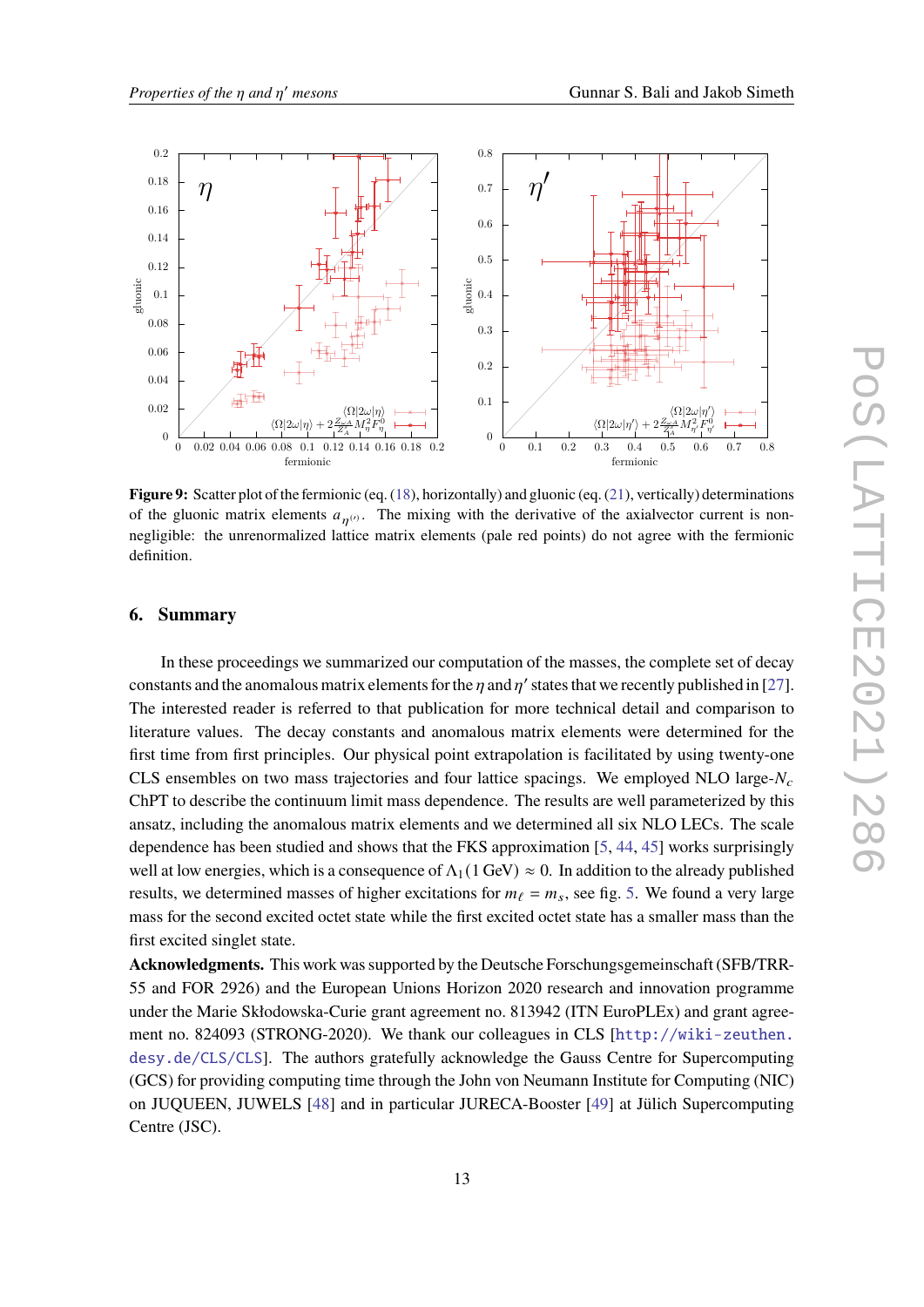### **References**

- <span id="page-13-0"></span>[1] P. Di Vecchia and G. Veneziano, *Chiral dynamics in the large limit*, *[Nucl. Phys. B](https://doi.org/10.1016/0550-3213(80)90370-3)* **171** [\(1980\) 253](https://doi.org/10.1016/0550-3213(80)90370-3).
- [2] K. Kawarabayashi and N. Ohta, *The problem of in the large limit: Effective Lagrangian approach*, *[Nucl. Phys. B](https://doi.org/10.1016/0550-3213(80)90024-3)* **175** (1980) 477.
- [3] P. Di Vecchia, F. Nicodemi, R. Pettorino and G. Veneziano, *Large n, chiral approach to pseudoscalar masses, mixings and decays*, *[Nucl. Phys. B](https://doi.org/10.1016/0550-3213(81)90356-4)* **181** (1981) 318.
- <span id="page-13-1"></span>[4] H. Leutwyler, *On the* 1/ *expansion in chiral perturbation theory*, *[Nucl. Phys. B Proc.](https://doi.org/10.1016/S0920-5632(97)01065-7) Suppl.* **64** [\(1998\) 223](https://doi.org/10.1016/S0920-5632(97)01065-7) [[hep-ph/9709408](https://arxiv.org/abs/hep-ph/9709408)].
- <span id="page-13-2"></span>[5] T. Feldmann, P. Kroll and B. Stech, *Mixing and decay constants of pseudoscalar mesons*, *Phys. Rev. D* **58** [\(1998\) 114006](https://doi.org/10.1103/PhysRevD.58.114006) [[hep-ph/9802409](https://arxiv.org/abs/hep-ph/9802409)].
- <span id="page-13-3"></span>[6] P. Bickert, P. Masjuan and S. Scherer,  $η$ -η' Mixing in Large-N<sub>c</sub> Chiral Perturbation Theory, *Phys. Rev. D* **95** [\(2017\) 054023](https://doi.org/10.1103/PhysRevD.95.054023) [[1612.05473](https://arxiv.org/abs/1612.05473)].
- <span id="page-13-4"></span>[7] Y. Kuramashi, M. Fukugita, H. Mino, M. Okawa and A. Ukawa,  $\eta'$  meson mass in lattice *QCD*, *[Phys. Rev. Lett.](https://doi.org/10.1103/PhysRevLett.72.3448)* **72** (1994) 3448.
- [8] L. Venkataraman and G. Kilcup, *The*  $\eta'$  *meson with staggered fermions*, [hep-lat/9711006](https://arxiv.org/abs/hep-lat/9711006).
- [9] W.A. Bardeen, A. Duncan, E. Eichten and H. Thacker, *Anomalous chiral behavior in quenched lattice QCD*, *Phys. Rev. D* **62** [\(2000\) 114505](https://doi.org/10.1103/PhysRevD.62.114505) [[hep-lat/0007010](https://arxiv.org/abs/hep-lat/0007010)].
- [10] T<sub>X</sub>L collaboration, *Flavor singlet pseudoscalar masses in*  $N_f = 2$  *QCD*, *[Phys. Rev. D](https://doi.org/10.1103/PhysRevD.63.074503)* 63 [\(2001\) 074503](https://doi.org/10.1103/PhysRevD.63.074503) [[hep-lat/0010005](https://arxiv.org/abs/hep-lat/0010005)].
- [11] UKQCD collaboration, *The*  $\eta$  and  $\eta'$  mesons in QCD, *[Phys. Lett. B](https://doi.org/10.1016/S0370-2693(02)03005-8, 10.1016/S0370-2693(00)01010-8)* 491 (2000) 123 [[hep-lat/0006020](https://arxiv.org/abs/hep-lat/0006020)].
- [12] SESAM,  $T_{\chi}L$  collaboration, *Quark mass effects on the topological susceptibility in QCD*, *Phys. Rev. D* **64** [\(2001\) 054502](https://doi.org/10.1103/PhysRevD.64.054502) [[hep-lat/0102002](https://arxiv.org/abs/hep-lat/0102002)].
- [13] CP-PACS collaboration, *Flavor singlet meson mass in the continuum limit in two flavor lattice QCD*, *Phys. Rev. D* **67** [\(2003\) 074503](https://doi.org/10.1103/PhysRevD.67.074503) [[hep-lat/0211040](https://arxiv.org/abs/hep-lat/0211040)].
- [14] K. Hashimoto and T. Izubuchi, *meson from two flavor dynamical domain wall fermions*, *[Prog. Theor. Phys.](https://doi.org/10.1143/PTP.119.599)* **119** (2008) 599 [[0803.0186](https://arxiv.org/abs/0803.0186)].
- [15] ETM collaboration, *The*  $\eta'$  meson from lattice QCD, *[Eur. Phys. J. C](https://doi.org/10.1140/epjc/s10052-008-0764-6)* 58 (2008) 261 [[0804.3871](https://arxiv.org/abs/0804.3871)].
- <span id="page-13-6"></span>[16] N.H. Christ, C. Dawson, T. Izubuchi, C. Jung, Q. Liu, R.D. Mawhinney et al., *The*  $\eta$  and  $\eta'$ *mesons from Lattice QCD*, *[Phys. Rev. Lett.](https://doi.org/10.1103/PhysRevLett.105.241601)* **105** (2010) 241601 [[1002.2999](https://arxiv.org/abs/1002.2999)].
- <span id="page-13-8"></span>[17] J.J. Dudek, R.G. Edwards, B. Joo, M.J. Peardon, D.G. Richards and C.E. Thomas, *Isoscalar meson spectroscopy from lattice QCD*, *Phys. Rev. D* **83** [\(2011\) 111502](https://doi.org/10.1103/PhysRevD.83.111502) [[1102.4299](https://arxiv.org/abs/1102.4299)].
- <span id="page-13-7"></span>[18] UKQCD collaboration, A study of the  $\eta$  and  $\eta'$  mesons with improved staggered fermions, *Phys. Rev. D* **86** [\(2012\) 014504](https://doi.org/10.1103/PhysRevD.86.014504) [[1112.4384](https://arxiv.org/abs/1112.4384)].
- <span id="page-13-5"></span>[19] G.S. Bali, S. Collins, S. Dürr and I. Kanamori,  $D_s \to \eta, \eta'$  semileptonic decay form factors *with disconnected quark loop contributions*, *Phys. Rev. D* **91** [\(2015\) 014503](https://doi.org/10.1103/PhysRevD.91.014503) [[1406.5449](https://arxiv.org/abs/1406.5449)].
- <span id="page-13-9"></span>[20] JLQCD collaboration,  $\eta'$  meson mass from topological charge density correlator in QCD, *Phys. Rev. D* **92** [\(2015\) 111501](https://doi.org/10.1103/PhysRevD.92.111501) [[1509.00944](https://arxiv.org/abs/1509.00944)].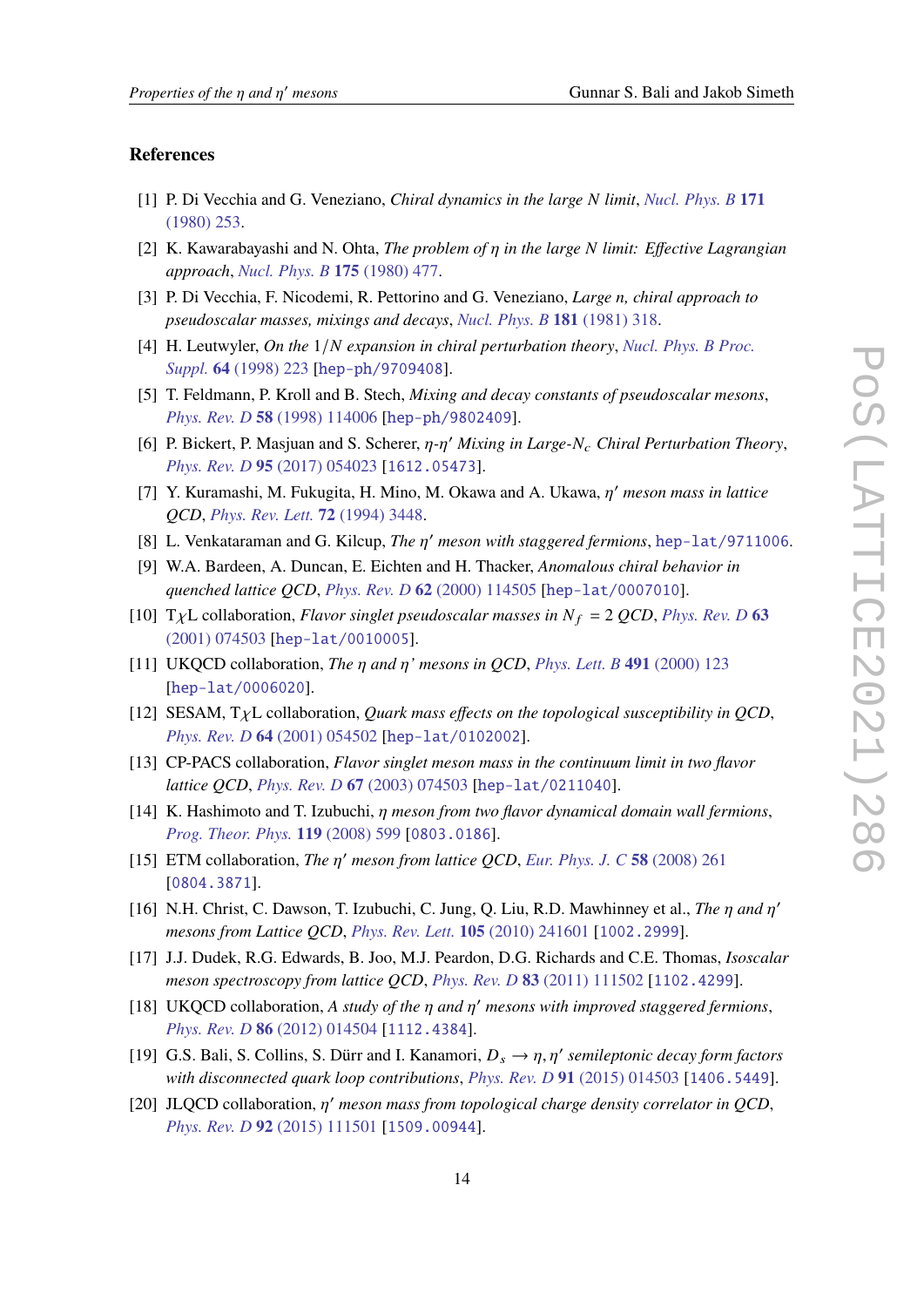- [21] W. Sun, L.-C. Gui, Y. Chen, M. Gong, C. Liu, Y.-B. Liu et al., *Glueball spectrum from*  $N_f = 2$  *lattice QCD study on anisotropic lattices, Chin. Phys. C* 42 [\(2018\) 093103](https://doi.org/10.1088/1674-1137/42/9/093103) [[1702.08174](https://arxiv.org/abs/1702.08174)].
- [22] P. Dimopoulos et al., *Topological susceptibility and*  $\eta'$  meson mass from  $N_f = 2$  lattice QCD *at the physical point*, *Phys. Rev. D* **99** [\(2019\) 034511](https://doi.org/10.1103/PhysRevD.99.034511) [[1812.08787](https://arxiv.org/abs/1812.08787)].
- <span id="page-14-0"></span>[23] CSSM/QCDSF/UKQCD collaboration, *State mixing and masses of the*  $\pi^0$ ,  $\eta$  and  $\eta'$  mesons *from*  $n_f = 1 + 1 + 1$  *lattice QCD+QED*, [2110.11533](https://arxiv.org/abs/2110.11533).
- <span id="page-14-1"></span>[24] ETM collaboration,  $\eta$  and  $\eta'$  mesons from  $N_f = 2 + 1 + 1$  *twisted mass lattice QCD*, *[JHEP](https://doi.org/10.1007/JHEP11(2012)048)* **11** [\(2012\) 048](https://doi.org/10.1007/JHEP11(2012)048) [[1206.6719](https://arxiv.org/abs/1206.6719)].
- [25] ETM collaboration,  $\eta$  and  $\eta'$  mixing from Lattice QCD, [Phys. Rev. Lett.](https://doi.org/10.1103/PhysRevLett.111.181602) 111 (2013) 181602 [[1310.1207](https://arxiv.org/abs/1310.1207)].
- <span id="page-14-2"></span>[26] ETM collaboration, *Flavor-singlet meson decay constants from*  $N_f = 2 + 1 + 1$  *twisted mass lattice QCD*, *Phys. Rev. D* **97** [\(2018\) 054508](https://doi.org/10.1103/PhysRevD.97.054508) [[1710.07986](https://arxiv.org/abs/1710.07986)].
- <span id="page-14-3"></span>[27] RQCD collaboration, *Masses and decay constants of the*  $\eta$  *and*  $\eta'$  *mesons from lattice QCD*, *JHEP* **08** [\(2021\) 137](https://doi.org/10.1007/JHEP08(2021)137) [[2106.05398](https://arxiv.org/abs/2106.05398)].
- <span id="page-14-4"></span>[28] M. Bruno et al., *Simulation of QCD with*  $N_f = 2 + 1$  *flavors of non-perturbatively improved Wilson fermions*, *JHEP* **02** [\(2015\) 043](https://doi.org/10.1007/JHEP02(2015)043) [[1411.3982](https://arxiv.org/abs/1411.3982)].
- <span id="page-14-5"></span>[29] RQCD collaboration, *Lattice simulations with*  $N_f = 2 + 1$  *improved Wilson fermions at a fixed strange quark mass*, *Phys. Rev. D* **94** [\(2016\) 074501](https://doi.org/10.1103/PhysRevD.94.074501) [[1606.09039](https://arxiv.org/abs/1606.09039)].
- <span id="page-14-6"></span>[30] G.S. Bali, S. Collins and A. Schäfer, *Effective noise reduction techniques for disconnected loops in Lattice QCD*, *[Comput. Phys. Commun.](https://doi.org/10.1016/j.cpc.2010.05.008)* **181** (2010) 1570 [[0910.3970](https://arxiv.org/abs/0910.3970)].
- <span id="page-14-7"></span>[31] S. Bernardson, P. McCarty and C. Thron, *Monte Carlo methods for estimating linear combinations of inverse matrix entries in lattice QCD*, *[Comput. Phys. Commun.](https://doi.org/10.1016/0010-4655(94)90004-3)* **78** (1993) [256](https://doi.org/10.1016/0010-4655(94)90004-3).
- <span id="page-14-8"></span>[32] C. Michael, *Adjoint sources in lattice gauge theory*, *[Nucl. Phys. B](https://doi.org/10.1016/0550-3213(85)90297-4)* **259** (1985) 58.
- <span id="page-14-9"></span>[33] M. Lüscher and U. Wolff, *How to calculate the elastic scattering matrix in two-dimensional quantum field theories by numerical simulation*, *[Nucl. Phys. B](https://doi.org/10.1016/0550-3213(90)90540-T)* **339** (1990) 222.
- <span id="page-14-10"></span>[34] X. Feng, K. Jansen and D.B. Renner, *The*  $\pi^{+}\pi^{+}$  *scattering length from maximally twisted mass lattice QCD*, *[Phys. Lett. B](https://doi.org/10.1016/j.physletb.2010.01.018)* **684** (2010) 268 [[0909.3255](https://arxiv.org/abs/0909.3255)].
- <span id="page-14-11"></span>[35] T. Umeda, *A constant contribution in meson correlators at finite temperature*, *[Phys. Rev. D](https://doi.org/10.1103/PhysRevD.75.094502)* **75** [\(2007\) 094502](https://doi.org/10.1103/PhysRevD.75.094502) [[hep-lat/0701005](https://arxiv.org/abs/hep-lat/0701005)].
- <span id="page-14-12"></span>[36] J. Gasser and H. Leutwyler, *Chiral Perturbation Theory: Expansions in the mass of the strange quark*, *[Nucl. Phys. B](https://doi.org/10.1016/0550-3213(85)90492-4)* **250** (1985) 465.
- <span id="page-14-13"></span>[37] M. Constantinou, M. Hadjiantonis, H. Panagopoulos and G. Spanoudes, *Singlet versus nonsinglet perturbative renormalization of fermion bilinears*, *Phys. Rev. D* **94** [\(2016\) 114513](https://doi.org/10.1103/PhysRevD.94.114513) [[1610.06744](https://arxiv.org/abs/1610.06744)].
- <span id="page-14-14"></span>[38] J. Bulava, M. Della Morte, J. Heitger and C. Wittemeier, *Nonperturbative renormalization of the axial current in*  $N_f = 3$  *lattice QCD with Wilson fermions and a tree-level improved gauge action*, *Phys. Rev. D* **93** [\(2016\) 114513](https://doi.org/10.1103/PhysRevD.93.114513) [[1604.05827](https://arxiv.org/abs/1604.05827)].
- <span id="page-14-15"></span>[39] G.S. Bali, K.G. Chetyrkin, P. Korcyl and J. Simeth, *Non-perturbative determination of quark-mass independent improvement coefficients in*  $n_f = 2 + 1$  *lattice QCD*, *in preparation*  $(2021)$ .
- <span id="page-14-16"></span>[40] J. Orear, *Least squares when both variables have uncertainties*, *[Am. J. Phys.](https://doi.org/10.1119/1.12972)* **50** (1982) 912.